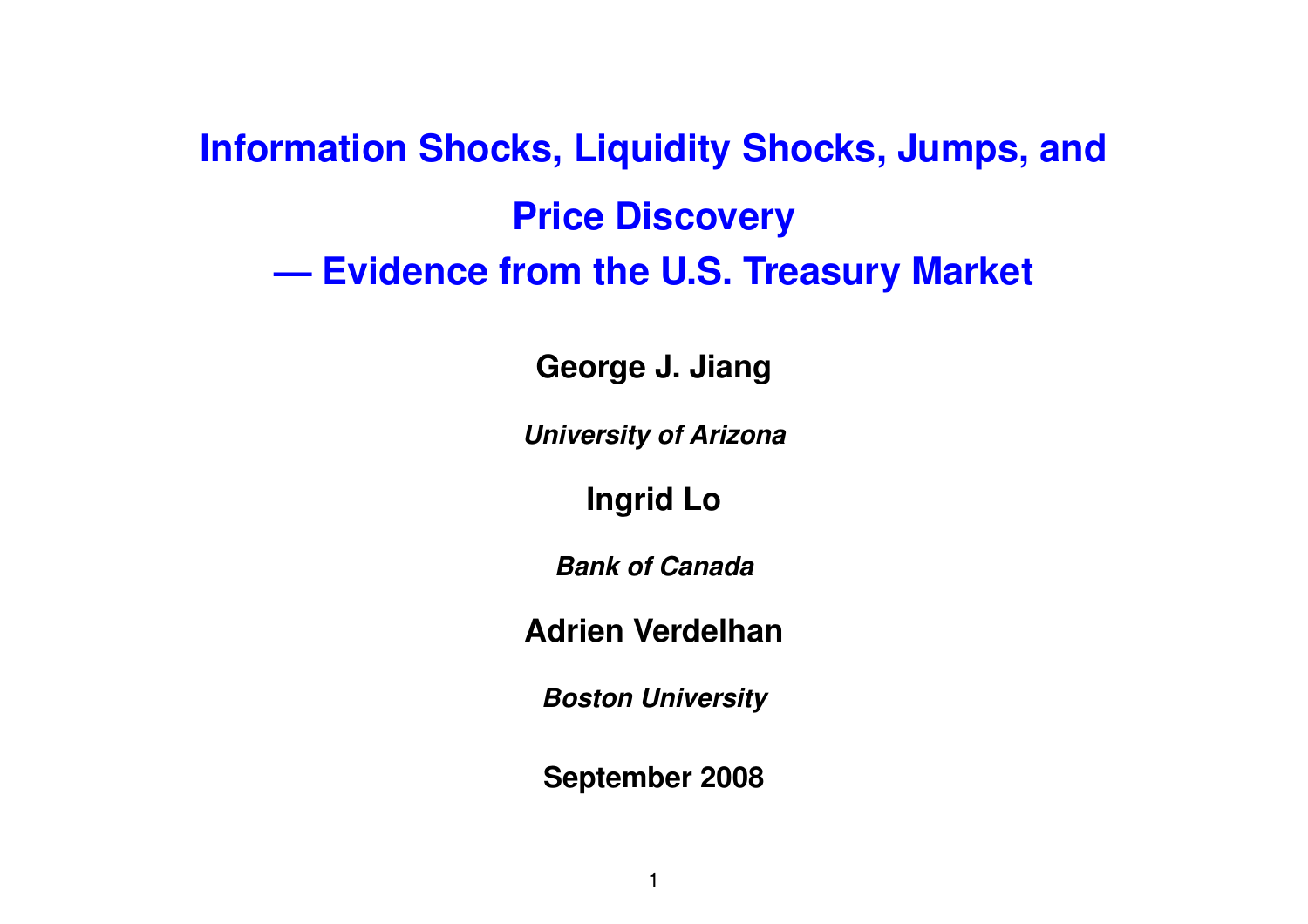# **Motivation**

- Jumps: large discontinuous price changes
- Jumps are important: compared to continuous price changes, jumps have distinctly different implications for the valuation of derivative securities, risk management, as well as portfolio allocation.
- Bond price jumps (US Treasury market):
	- **–** 2005-2006, 60 out of 477 trading days have jumps for 2-year note, 63 out of 477 trading days have jump for 10-year note
	- **–** Size: Mean absolute jump 0.08% compared to return standard deviation 0.007% in 2-year note. The largest jump on the upside is 0.24% and the downside is -0.17%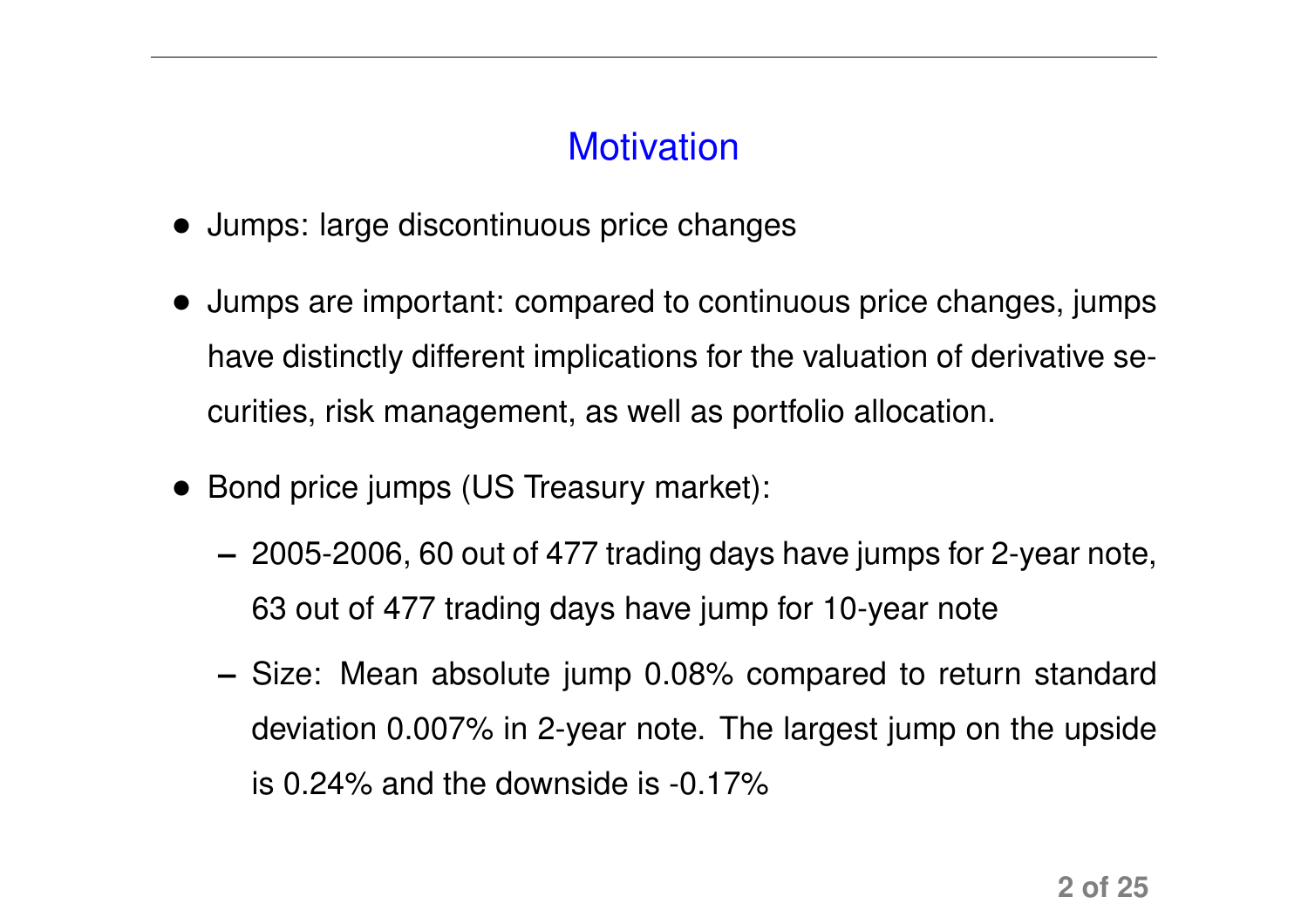# This paper studies ...

- The relation between jumps in treasury bond prices and pre-scheduled news announcements/events
	- **–** Step 1: Statistically identify jumps intradaily using jump detection test recently developed in the literature.
	- **–** Step 2: Examine
		- $\Diamond$  to what extent jumps are driven by pre-scheduled events
		- $\diamond$  whether jumps are also related to other market variables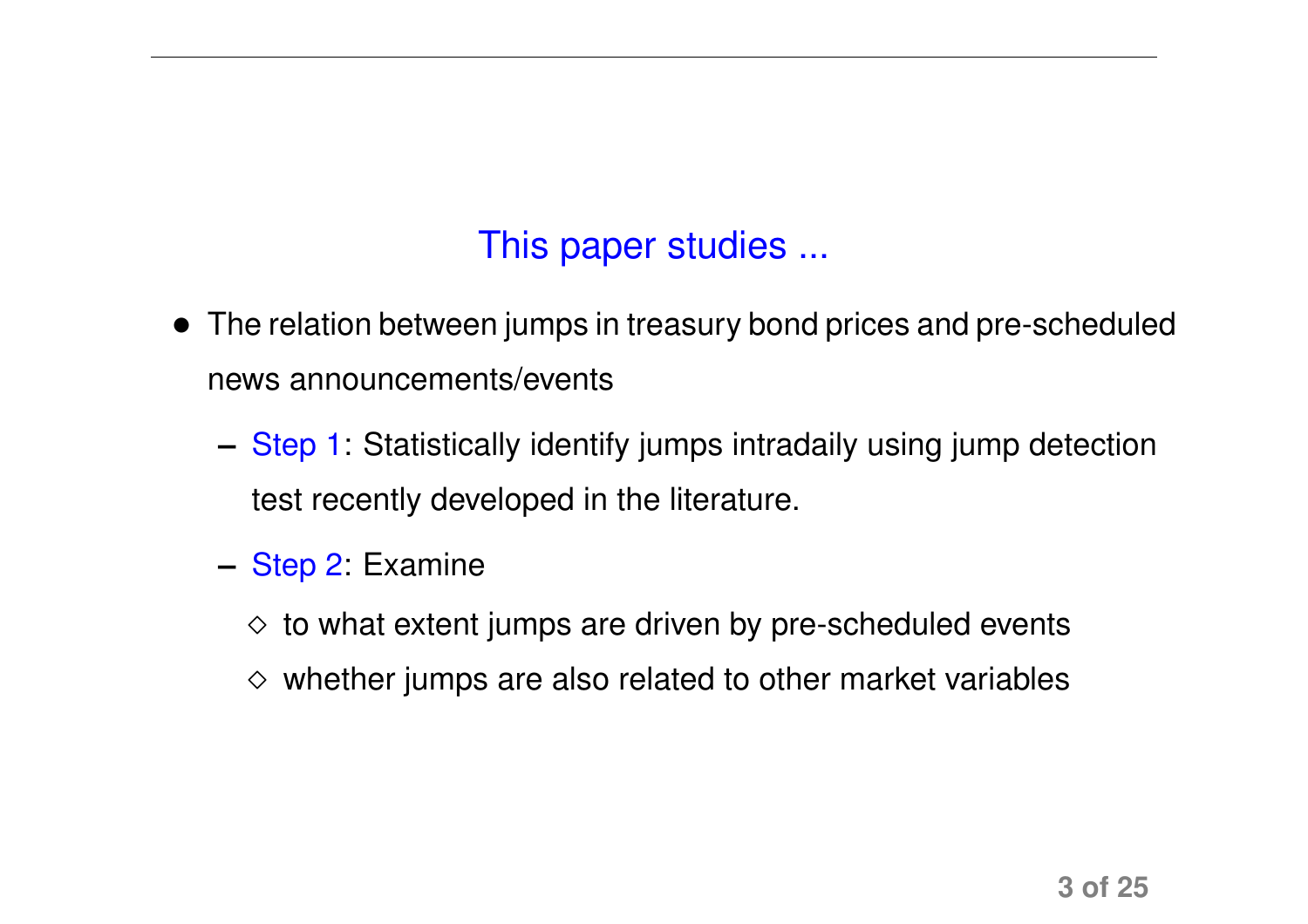# This paper further studies ...

- What drives price jumps?
	- **–** Liquidity withdrawal before announcements
	- **–** Explanatory power: liquidity shock (e.g. order withdrawal) vs news surprise
- Post jump price discovery:
	- **–** How do jumps affect price discovery process?
	- **–** Compare post-jump price information of OF with price information of OF when there are no jumps at announcements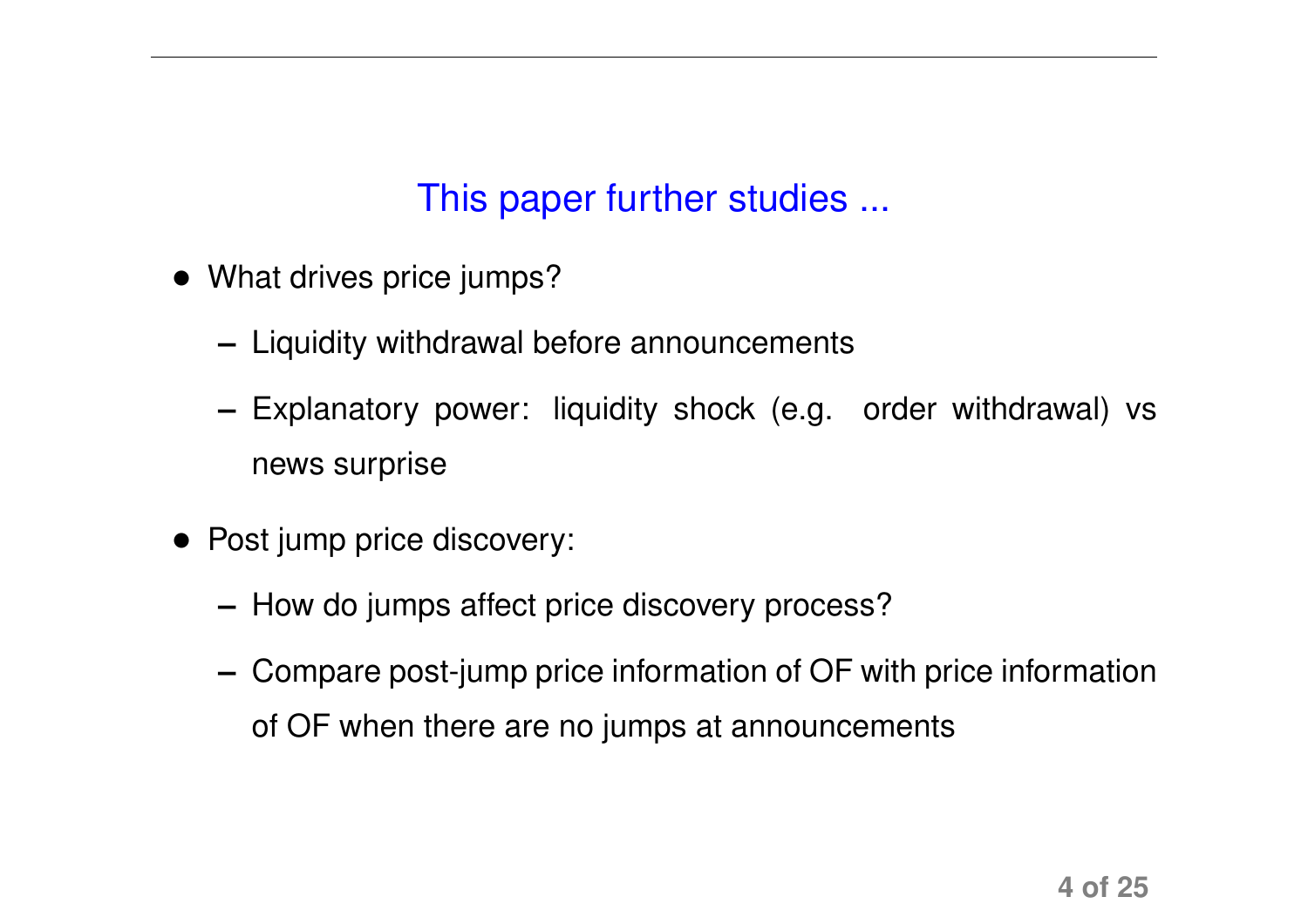# Summary of Findings

- Majority of jumps occur during pre-scheduled announcements/events
- Identify a more extensive list of announcements related to jumps
- Announcement surprise is an imperfect indicator of price jumps
- $\uparrow$  Liquidity shock  $\rightarrow$  more jumps,  $\uparrow$  jump return
- Post jump: jumps serves as a dramatic form of price discovery and post jump order flow has less information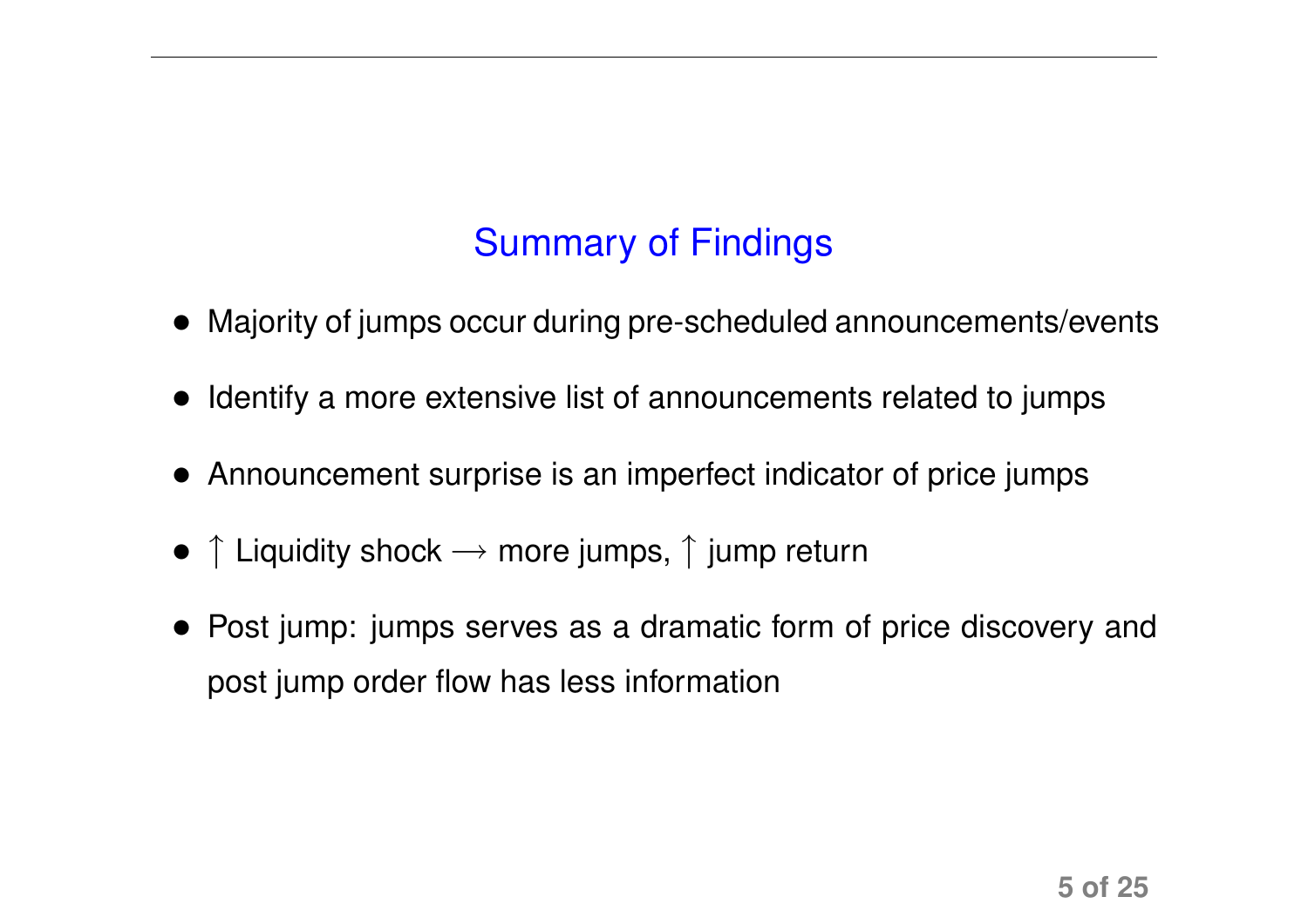### Data: Limit Order Book

- Almost all active issue treasuries goes through electronic limit order book since 2003
- US treasury bond data from BrokerTec (60-65% trading volume).
- No market maker: traders submit limit orders or marketable limit order. Limit order submitters could post "iceburg" (hidden) order. The orders remain in the market until matched or cancelled
- Market closes at 5:30 PM EST and then reopen at 7:00 PM EST. We use data from 7:30 a.m. EST to 5:00 p.m. EST. Sample period: Jan. 2, 2005 to Dec. 29, 2006. Exclude days with early closing.
- Consists of over 465.5 million observations and 10.9 million transactions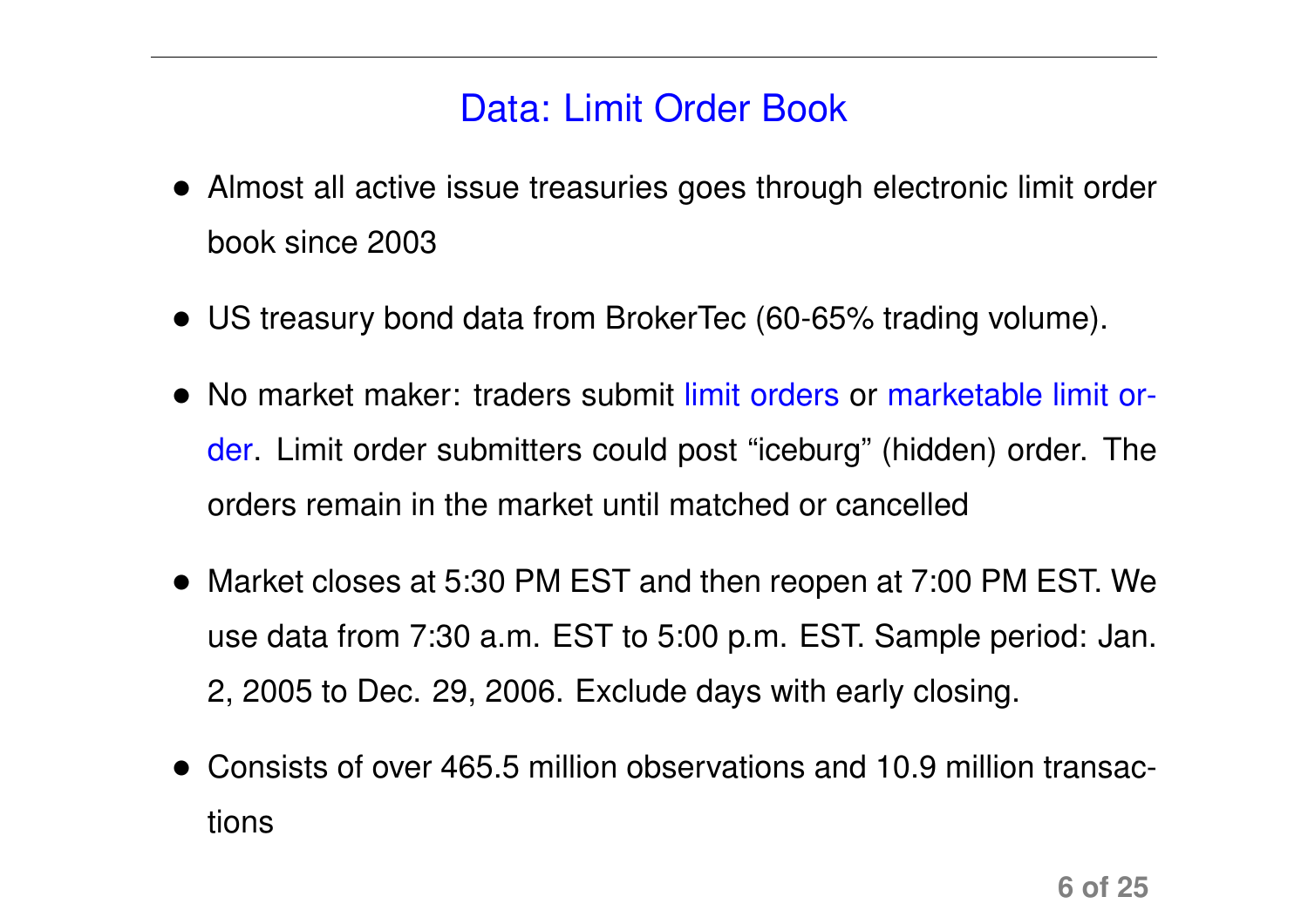### Sample Mean of Variables (Table I)

|              | Volume    | $S$ <i>pread</i> | $Depth^{Best}$ | $Depth^{All}$ |
|--------------|-----------|------------------|----------------|---------------|
|              | (billion) | (tick)           | (million)      | (million)     |
| 2-year note  | 27.45     | 1.06             | 637.72         | 5122.56       |
| 5-year note  | 24.69     | 1.18             | 119.30         | 1238.48       |
| 10-year note | 22.76     | 1.13             | 120.93         | 1520.08       |

• Spread: tick size 1/128 for 2- and 5-year note, 1/64 for 10-year note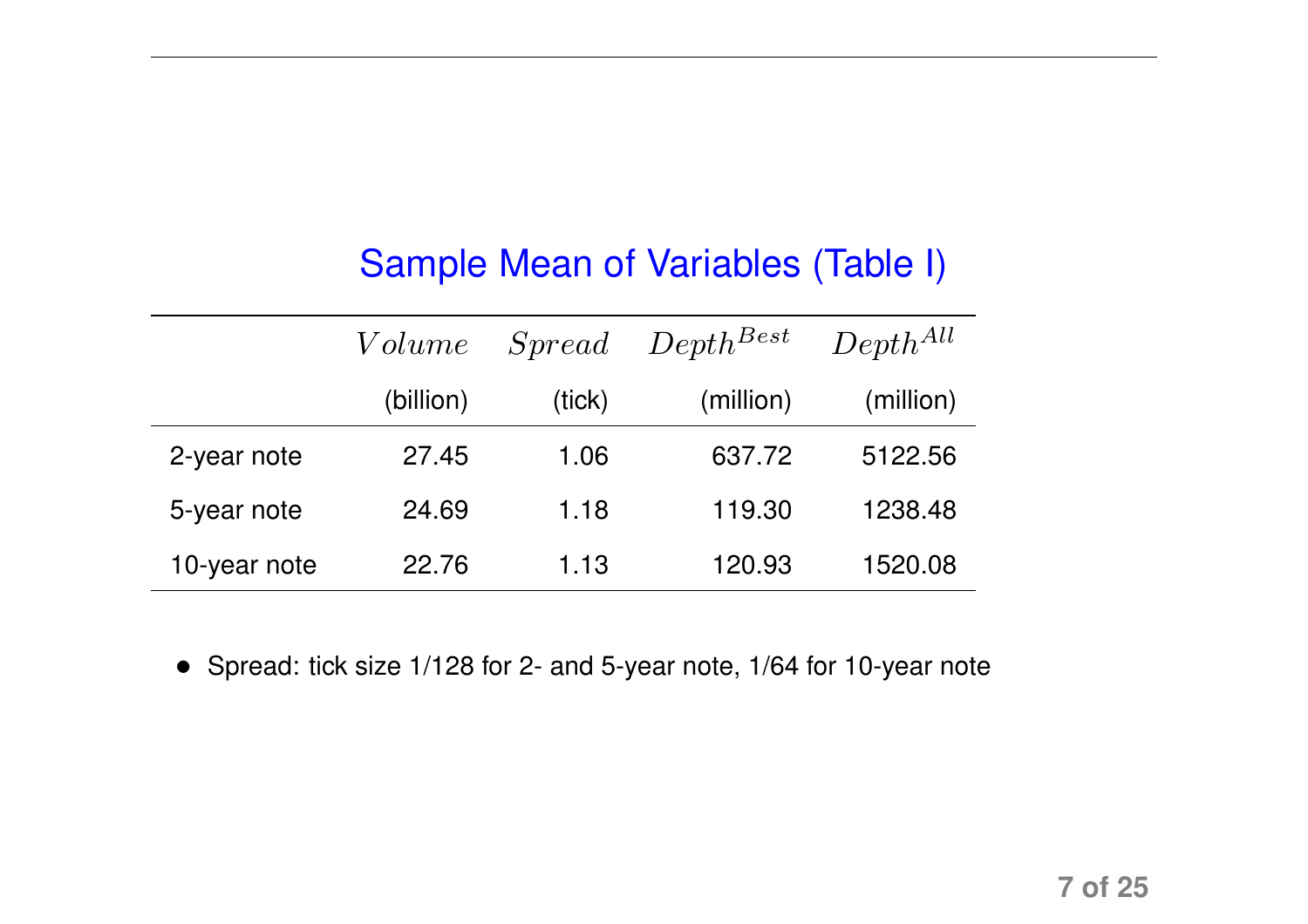### Data: Macroeconomic Data

- Expectations and realizations of 33 macroeconomic news announcements from Bloomberg, auction time of 2-, 3-, 5- and 10-year note and testimony of Semiannual Monetary Policy Report and Economic **Outlook**
- Expectation from median of market participants survey
- Standardized news surprise is defined as

$$
S_{kt} = \frac{A_{kt} - E_{kt}}{\hat{\sigma}}
$$
 (1)

where

- $A_{kt}$  = actual value of the announcement,
- $E_{kt}$  = median of forecasts for news k on day t

- 
$$
\hat{\sigma}
$$
 = sample standard deviation of  $A_{kt} - E_{kt}$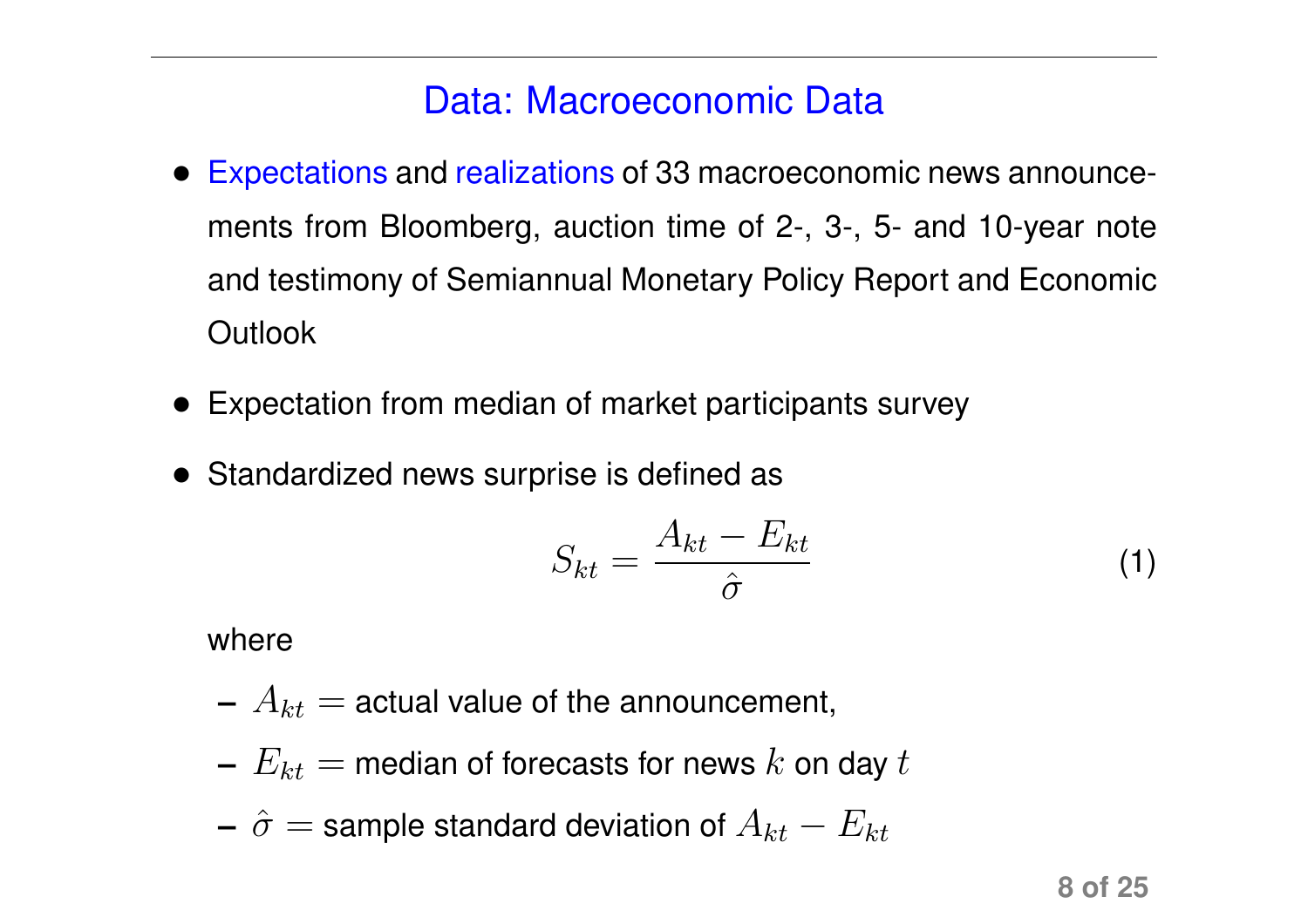# Data: Macroeconomic News

| <b>Business Inventories</b>     | <b>Capacity Utilization</b>  | <b>Nonfarm Payrolls</b>           |
|---------------------------------|------------------------------|-----------------------------------|
| Chicago PMI                     | <b>Construction Spending</b> | <b>Consumer Confidence</b>        |
| <b>Consumer Credit</b>          | <b>Consumer Price Index</b>  | Durable Goods Orders              |
| Existing home sales             | <b>FOMC Rate Decision</b>    | <b>Factory Orders</b>             |
| <b>GDP Annualized Advance</b>   | <b>GDP Annualized Final</b>  | <b>GDP Annualized Preliminary</b> |
| <b>Housing Starts</b>           | <b>ISM</b> service           | Industrial Production             |
| Initial Jobless Claims          | <b>Leading Indicators</b>    | Minutes of FOMC Meeting           |
| <b>Monthly budget Statement</b> | <b>NAPM</b>                  | NY Empire State Index             |
| <b>New Home Sales</b>           | Personal Consumption Exp.    | Personal Income                   |
| <b>Producer Price Index</b>     | <b>Retail Sales</b>          | Trade balance                     |
| Philadelphia Fed Index          | <b>ADP Payrolls</b>          | <b>Current Account</b>            |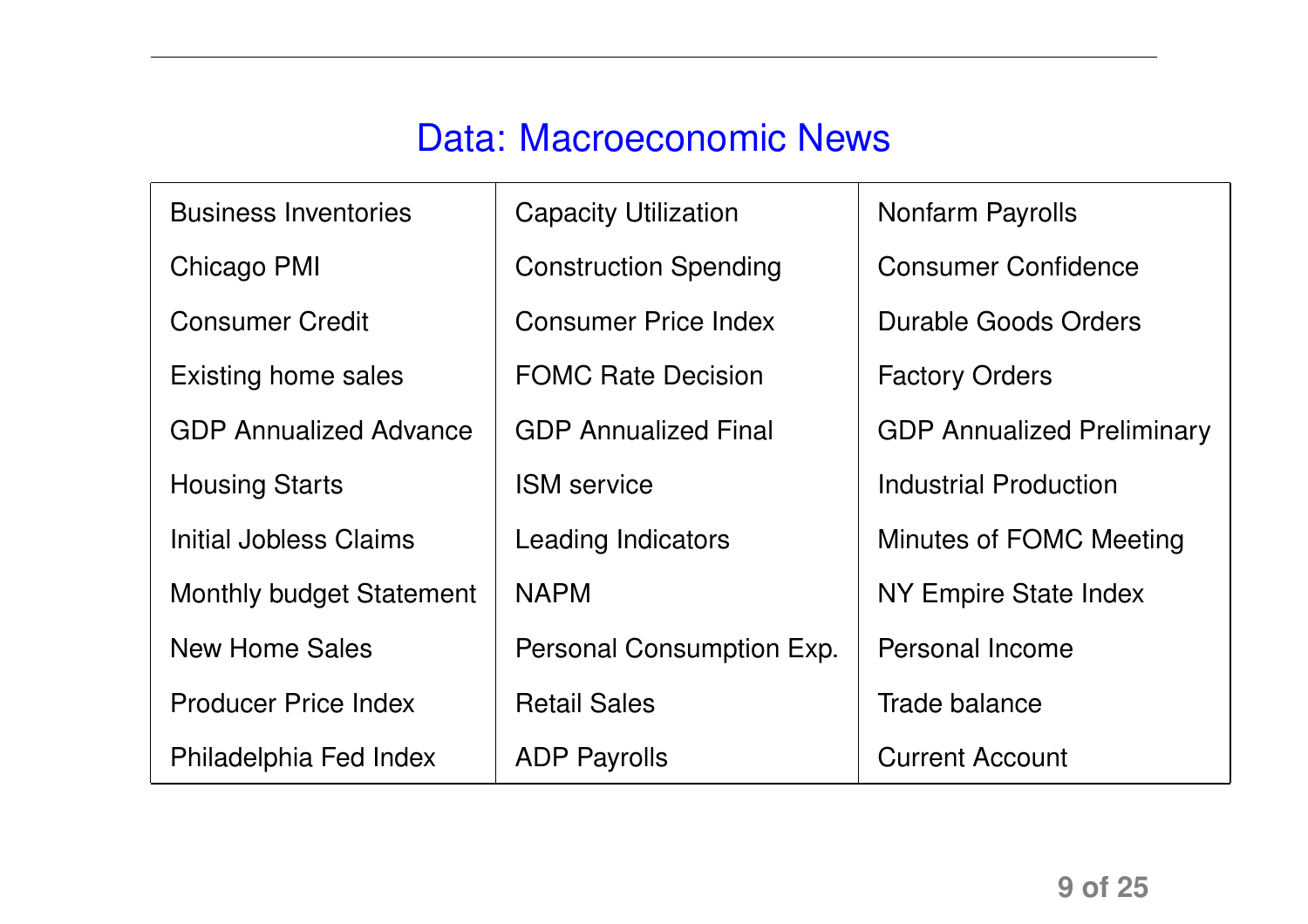### Statistical Test of Jumps: Identify Jump Days

- Employ 2 jump testing approaches: "bi-power variation" (hereafter BPV) approach by Barndorff-Nielsen, and Shephard (2004, 2006), and the "variance swap" (hereafter SWV) approach by Jiang and Oomen (2007).
- Bi-power variation test:

$$
\frac{V_{(0,1)}\sqrt{N}}{\sqrt{\Omega_{BPV}}} \left(1 - \frac{BPV_N}{RV_N}\right) \stackrel{d}{\longrightarrow} \mathcal{N}(0,1). \tag{2}
$$

where

$$
BPV_N = \frac{1}{\mu_1^2} \sum_{i=1}^{N-1} |r_{\delta,i+1}| |r_{\delta,i}|,
$$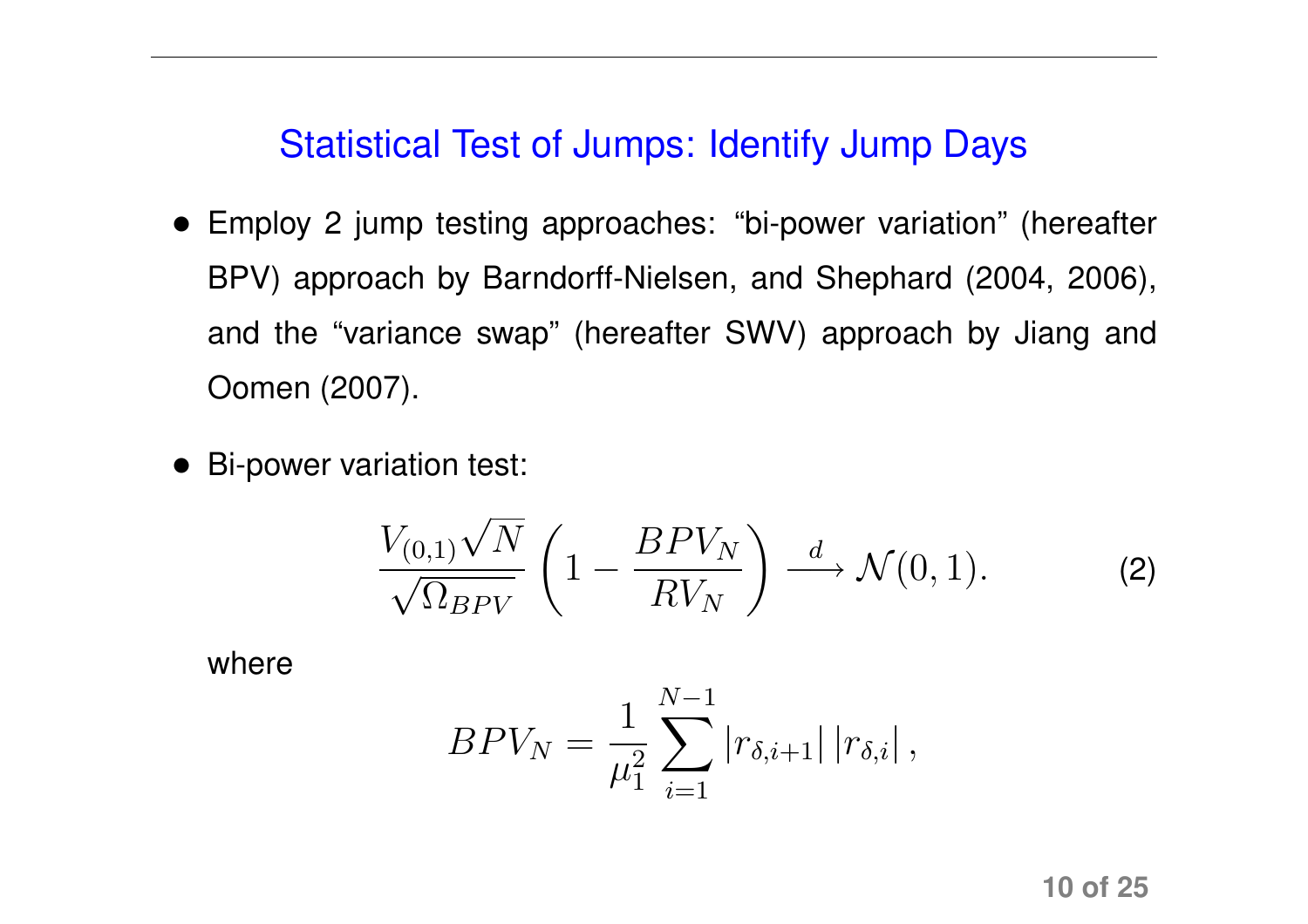• Variance Swap Test

$$
\frac{V_{(0,1)}N}{\sqrt{\Omega_{SWV}}} \left(1 - \frac{RV_N}{SwV_N}\right) \stackrel{d}{\longrightarrow} \mathcal{N}(0,1)
$$
 (3)

where

$$
SwV_N = 2\sum_{j=1}^N (R_{\delta,j} - r_{\delta,j}) = 2\sum_{j=1}^N R_{\delta,j} - 2\ln(S_1/S_0), \tag{4}
$$

• Identify jump days from 5-min. returns at 1% critical level i.e. if the tests statistics of both approaches are significant, we reject the null hypothesis of no jumps.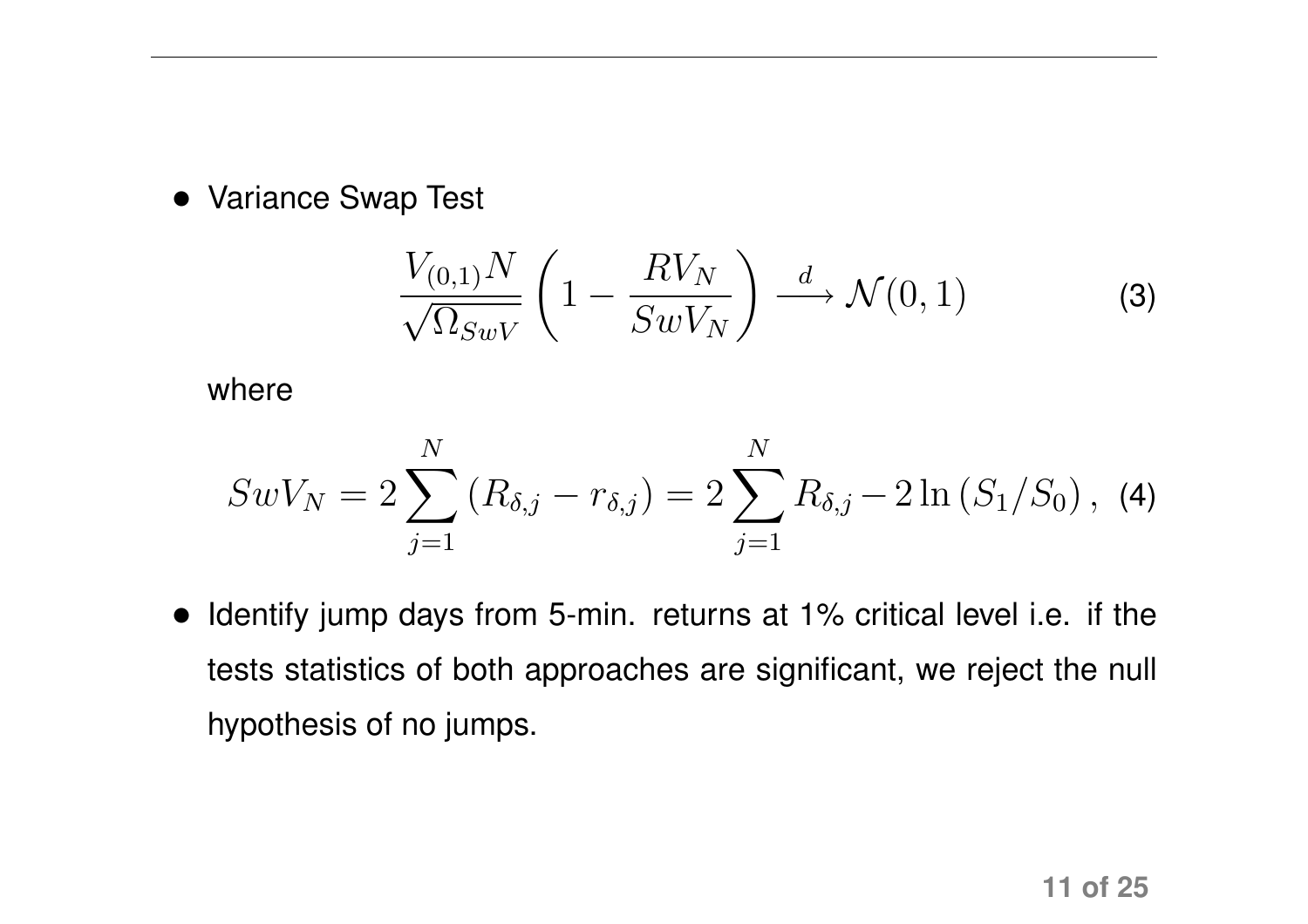### Statistical Test of Jumps: Identify Jump Returns

- Step 1: Let  $\{r_1, r_2, \cdots r_N\}$  be return observations. If the jump test statistic  $JS_{0}$  is significant, record  $JS_{0}$  and continue to Step 2.
- Step 2: Replace each return observation by the median return  $(r_{md})$ , and perform jump test on return series  $\{r_1, \cdots, r_{i-1}, r_{md}, r_{i+1}, \cdots, r_N\}$ .  $JS^{(i)}, i=1,2,\cdots,N$  are recorded.
- Step 3: Compute the differences of the test statistic in Step 1 and Step 2, i.e.,  $JS_{0}-JS^{(i)},i\,=\,1,2,\cdots,N.$  Return  $j$  is identified as a jump return if  $JS_{0}-JS^{(j)}$  has the highest value among all returns [likelihood criterion]
- Step 4: Replace the identified jump,  $r_j$ , by the median,  $\{r_1, \cdots, r_{j-1},$  $r_{md}, r_{i+1}, \cdots, r_N$ . Go to Step 1.
- Bid-ask bounce: Jumps have to be larger than twice the tick size.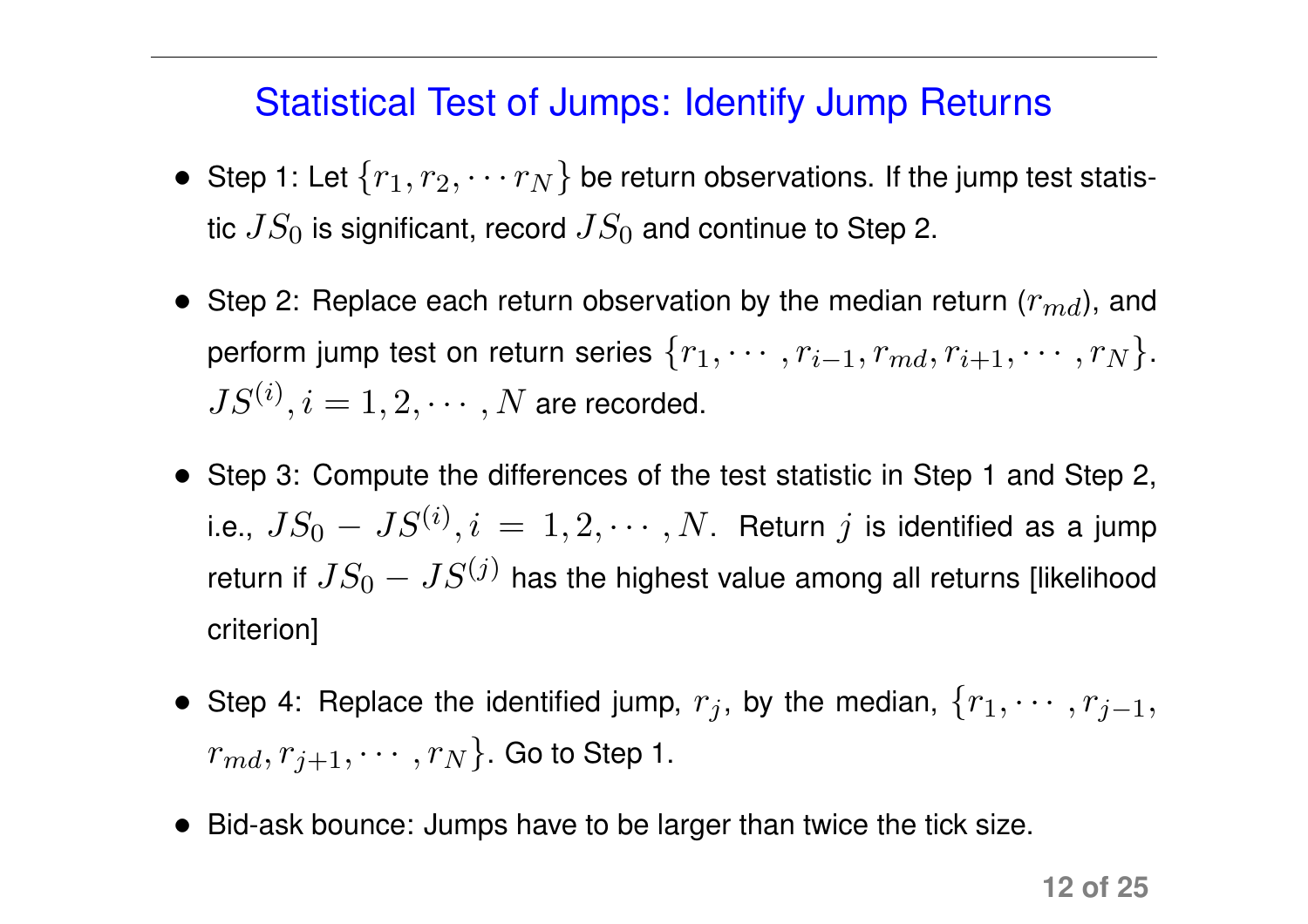# Jumps at Announcement vs Other Jumps (Table IV)

| <b>Bond</b>                                               | N              | Mean (abs.) | Median (abs.)                                                 | <b>Max</b> | Min     | <b>StdDev</b> |  |  |
|-----------------------------------------------------------|----------------|-------------|---------------------------------------------------------------|------------|---------|---------------|--|--|
| Panel A: Jumps Associated with Pre-Scheduled Announcement |                |             |                                                               |            |         |               |  |  |
| 2-year note                                               | 63             | 0.08        | 0.07                                                          | 0.24       | $-0.17$ | 0.09          |  |  |
| 3-year note                                               | 70             | 0.13        | 0.11                                                          | 0.28       | $-0.28$ | 0.14          |  |  |
| 5-year note                                               | 65             | 0.17        | 0.14                                                          | 0.40       | $-0.41$ | 0.19          |  |  |
| 10-year note                                              | 58             | 0.28        | 0.24                                                          | 0.70       | $-0.64$ | 0.31          |  |  |
| 30-year note                                              | 59             | 0.47        | 0.42                                                          | 0.94       | $-1.01$ | 0.51          |  |  |
|                                                           |                |             | Panel B: Jumps Not Associated with Pre-Scheduled Announcement |            |         |               |  |  |
| 2-year note                                               | 6              | 0.05        | 0.05                                                          | 0.07       | $-0.07$ | 0.05          |  |  |
| 3-year note                                               | $\overline{4}$ | 0.09        | 0.09                                                          | 0.12       | $-0.09$ | 0.09          |  |  |
| 5-year note                                               | 7              | 0.11        | 0.10                                                          | 0.18       | $-0.12$ | 0.10          |  |  |
| 10-year note                                              | 5              | 0.24        | 0.24                                                          | 0.26       | $-0.35$ | 0.25          |  |  |
| 30-year note                                              | 17             | 0.61        | 0.27                                                          | 2.13       | $-3.55$ | 1.04          |  |  |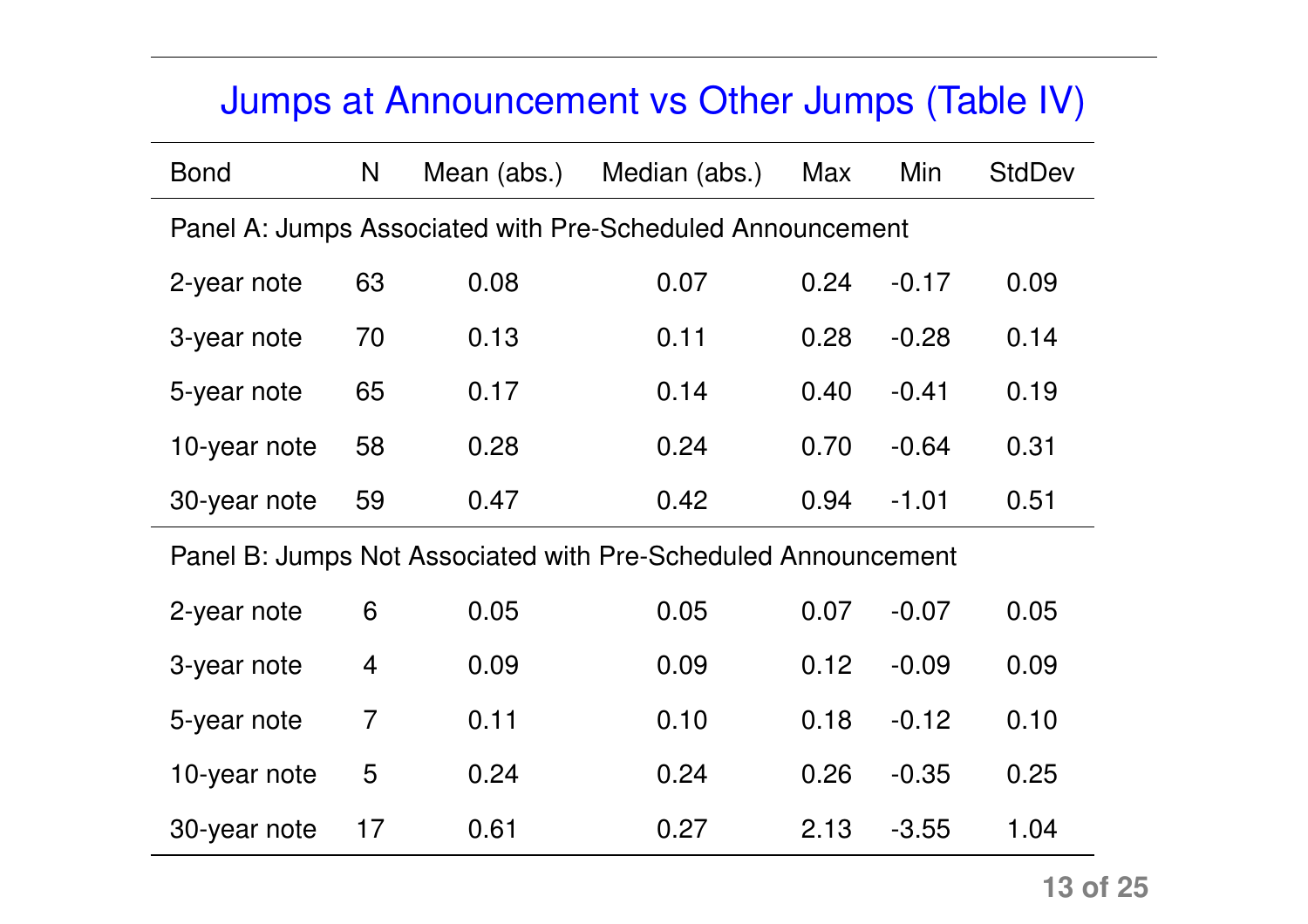#### Overlapping Jumps: Announcement Jumps vs Other Jumps (Table IV)

|                                                                       | 2-year note    | 3-year note    | 5-year note | 10-year note                                                              | 30-year bond |  |  |  |  |
|-----------------------------------------------------------------------|----------------|----------------|-------------|---------------------------------------------------------------------------|--------------|--|--|--|--|
| Panel C: Overlapping Jumps Associated with Pre-Scheduled Announcement |                |                |             |                                                                           |              |  |  |  |  |
| 2-year note                                                           | 63             |                |             |                                                                           |              |  |  |  |  |
| 3-year note                                                           | 46             | 70             |             |                                                                           |              |  |  |  |  |
| 5-year note                                                           | 41             | 47             | 65          |                                                                           |              |  |  |  |  |
| 10-year note                                                          | 35             | 41             | 42          | 58                                                                        |              |  |  |  |  |
| 30-year bond                                                          | 29             | 32             | 37          | 41                                                                        | 59           |  |  |  |  |
|                                                                       |                |                |             | Panel D: Overlapping Jumps Not Associated with Pre-Scheduled Announcement |              |  |  |  |  |
| 2-year note                                                           | 6              |                |             |                                                                           |              |  |  |  |  |
| 3-year note                                                           | $\overline{2}$ | $\overline{4}$ |             |                                                                           |              |  |  |  |  |
| 5-year note                                                           | $\overline{2}$ | 3              |             |                                                                           |              |  |  |  |  |
| 10-year note                                                          |                |                | 2           | 5                                                                         |              |  |  |  |  |

| 30-year bond |  |  |  |
|--------------|--|--|--|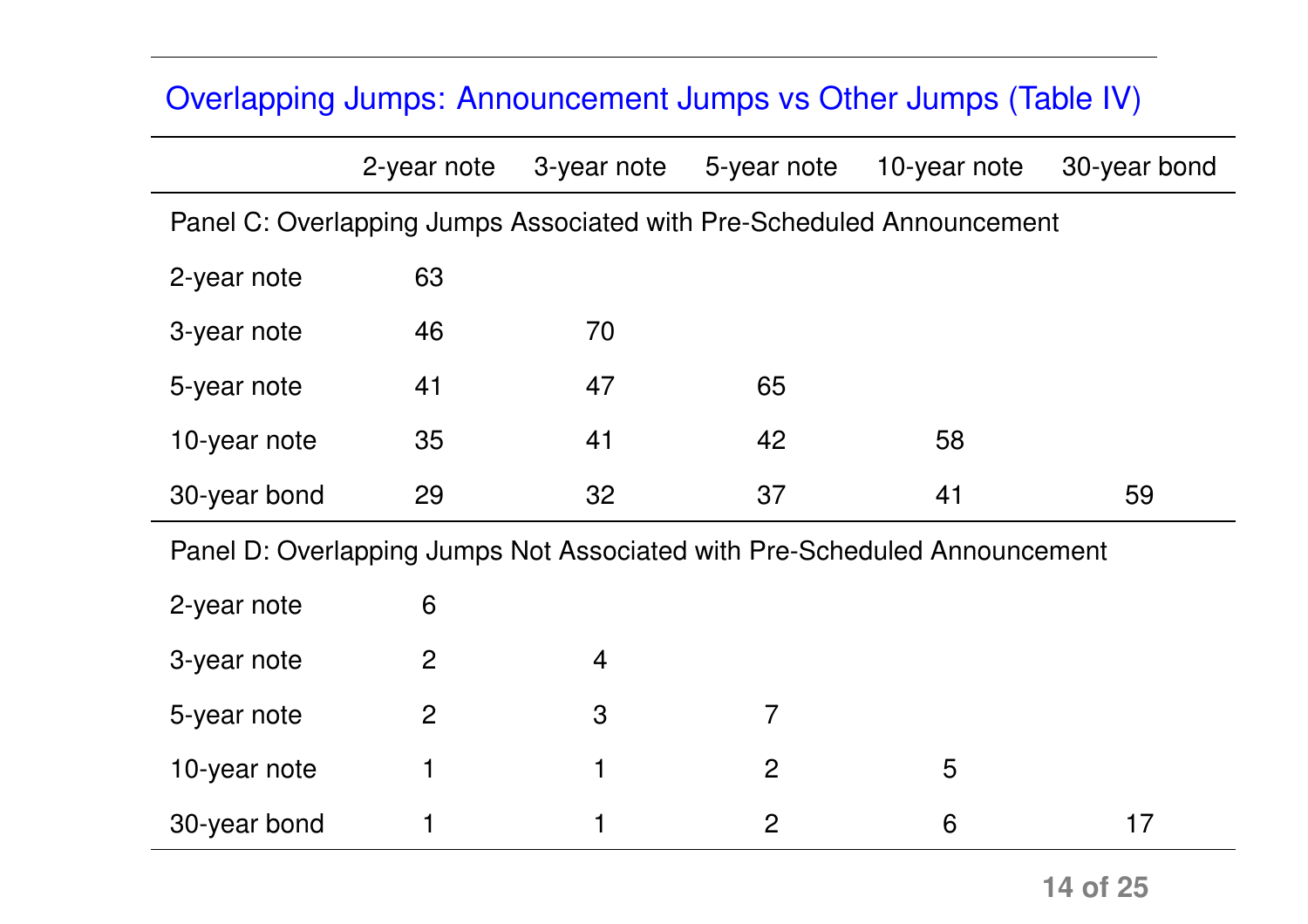#### Intra-day Jump Distribution

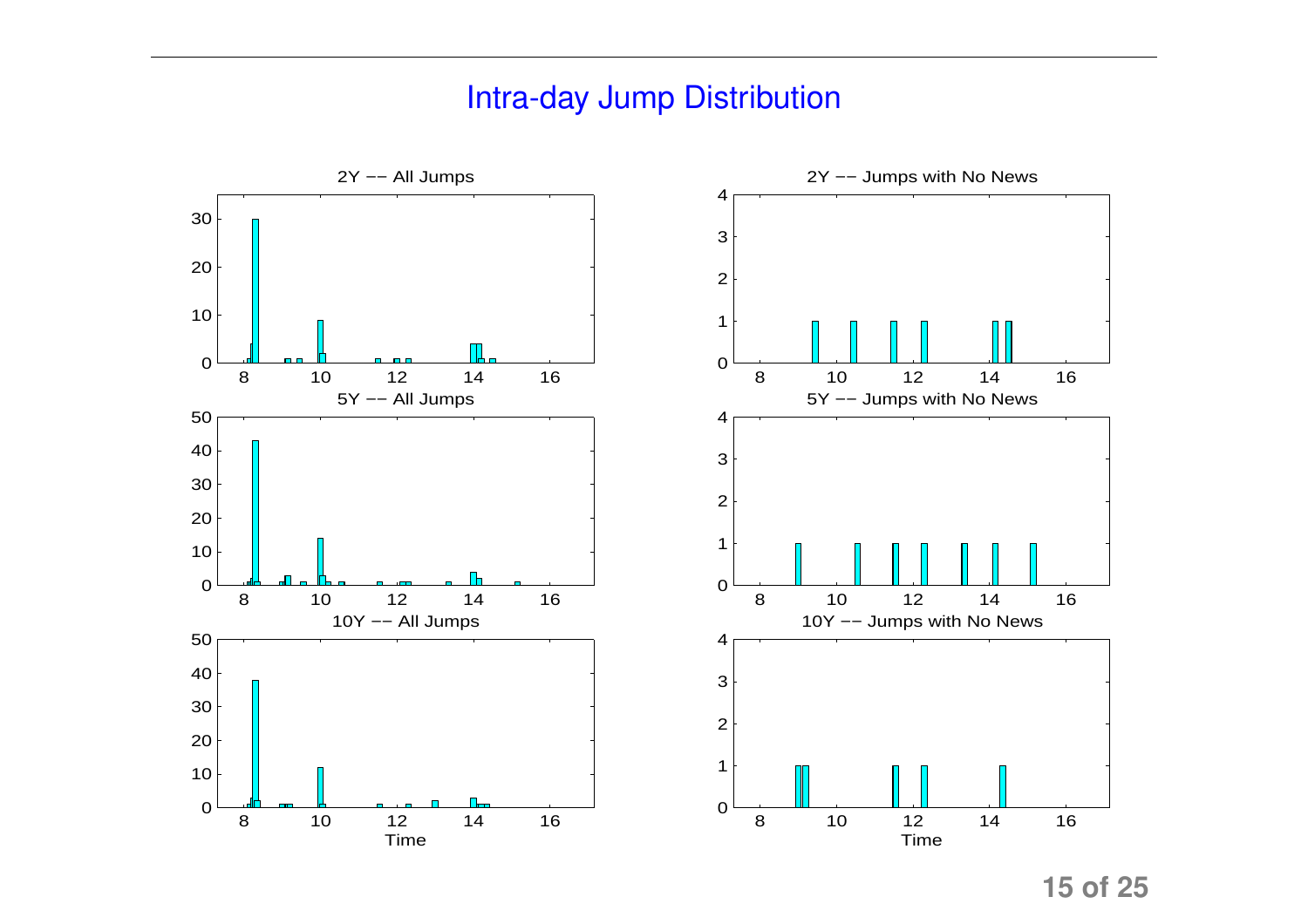#### Market Activities around Jumps(1)



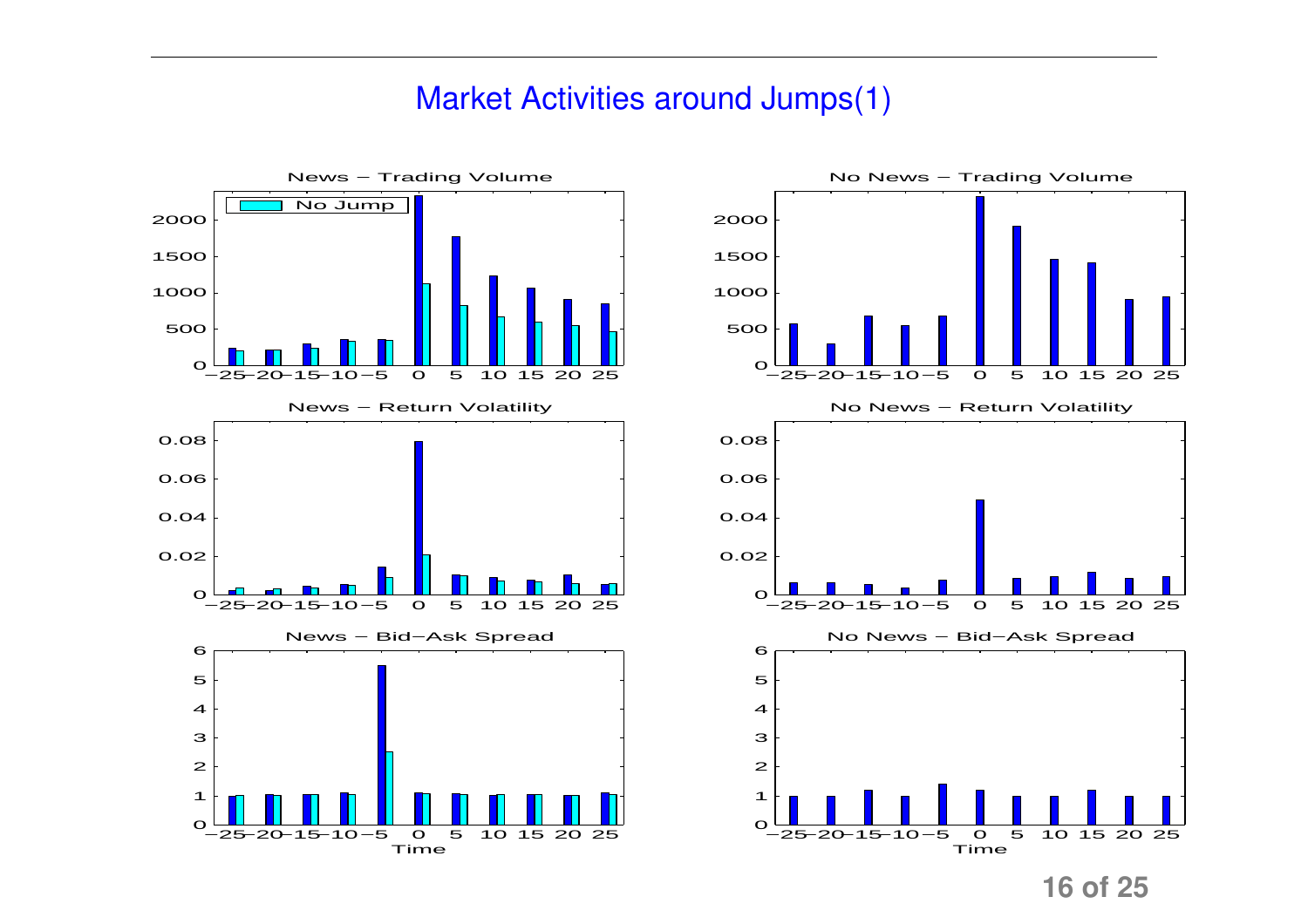#### Market Activities around Jumps(2)



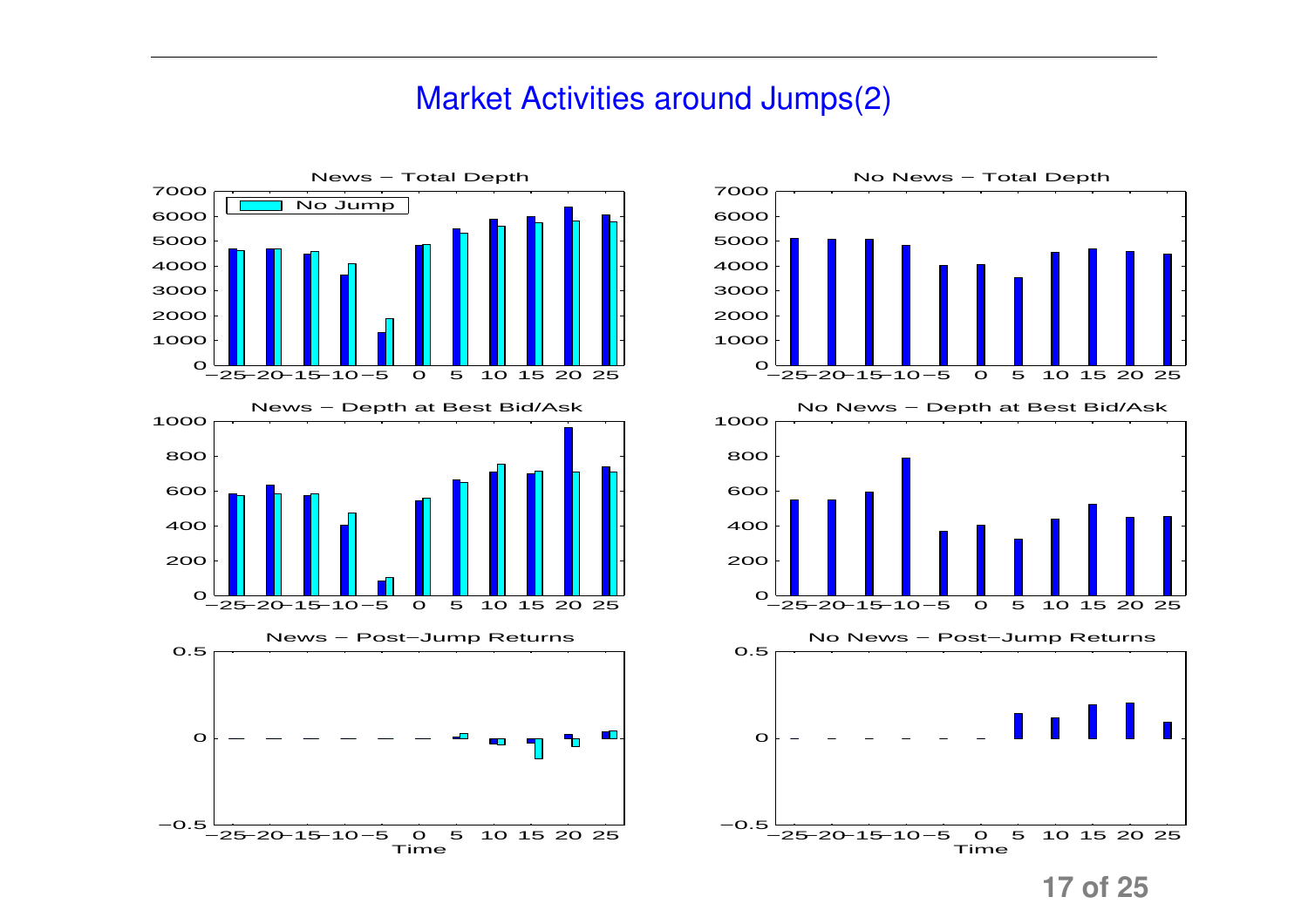### Liquidity Shocks vs News Surprise (1) (Table VI)

|            | 2-year note |       |                      |                | 5-year note |       |                      | 10-year note |       |       |                      |                |
|------------|-------------|-------|----------------------|----------------|-------------|-------|----------------------|--------------|-------|-------|----------------------|----------------|
| shk        | shk         | sur   | $\left  ret \right $ | $N_j$          | shk         | sur   | $\left  ret \right $ | $N_i$        | shk   | sur   | $\left  ret \right $ | $N_j$          |
| $1$ (low)  | 0.739       | 0.168 | 0.012                |                | 0.898       | 0.176 | 0.035                | 3            | 0.852 | 0.192 | 0.056                | $\overline{0}$ |
|            | 0.694       | 0.647 | 0.023                | 3              | 0.841       | 0.629 | 0.059                | 5            | 0.832 | 0.685 | 0.069                |                |
|            | 0.695       | 1.635 | 0.030                | $6\phantom{1}$ | 0.762       | 1.531 | 0.063                | 4            | 0.863 | 1.728 | 0.099                | 4              |
| 2          | 1.412       | 0.193 | 0.014                | 1              | 1.631       | 0.203 | 0.034                | 1            | 1.484 | 0.203 | 0.056                | 5              |
|            | 1.441       | 0.682 | 0.017                | 3              | 1.618       | 0.720 | 0.045                | 4            | 1.484 | 0.654 | 0.086                | 5              |
|            | 1.424       | 1.751 | 0.023                | $\overline{7}$ | 1.646       | 1.792 | 0.061                | 6            | 1.500 | 1.541 | 0.089                | 5              |
| $3$ (high) | 2.872       | 0.176 | 0.026                | 8              | 3.045       | 0.162 | 0.058                | 8            | 2.748 | 0.140 | 0.087                | 5              |
|            | 2.899       | 0.653 | 0.028                | $\overline{7}$ | 3.055       | 0.657 | 0.069                | 11           | 2.744 | 0.623 | 0.106                | 8              |
|            | 2.747       | 1.421 | 0.029                | 5              | 2.952       | 1.495 | 0.072                | 8            | 2.795 | 1.524 | 0.133                | 13             |

•  $Shk$ : depth shock

$$
shk = \frac{depth_{t-1}^{overall} - \frac{1}{5} \sum_{j=2}^{6} depth_{t-j}^{overall}}{\sigma_{depth}}, \tag{5}
$$

•  $N_j$  number of jumps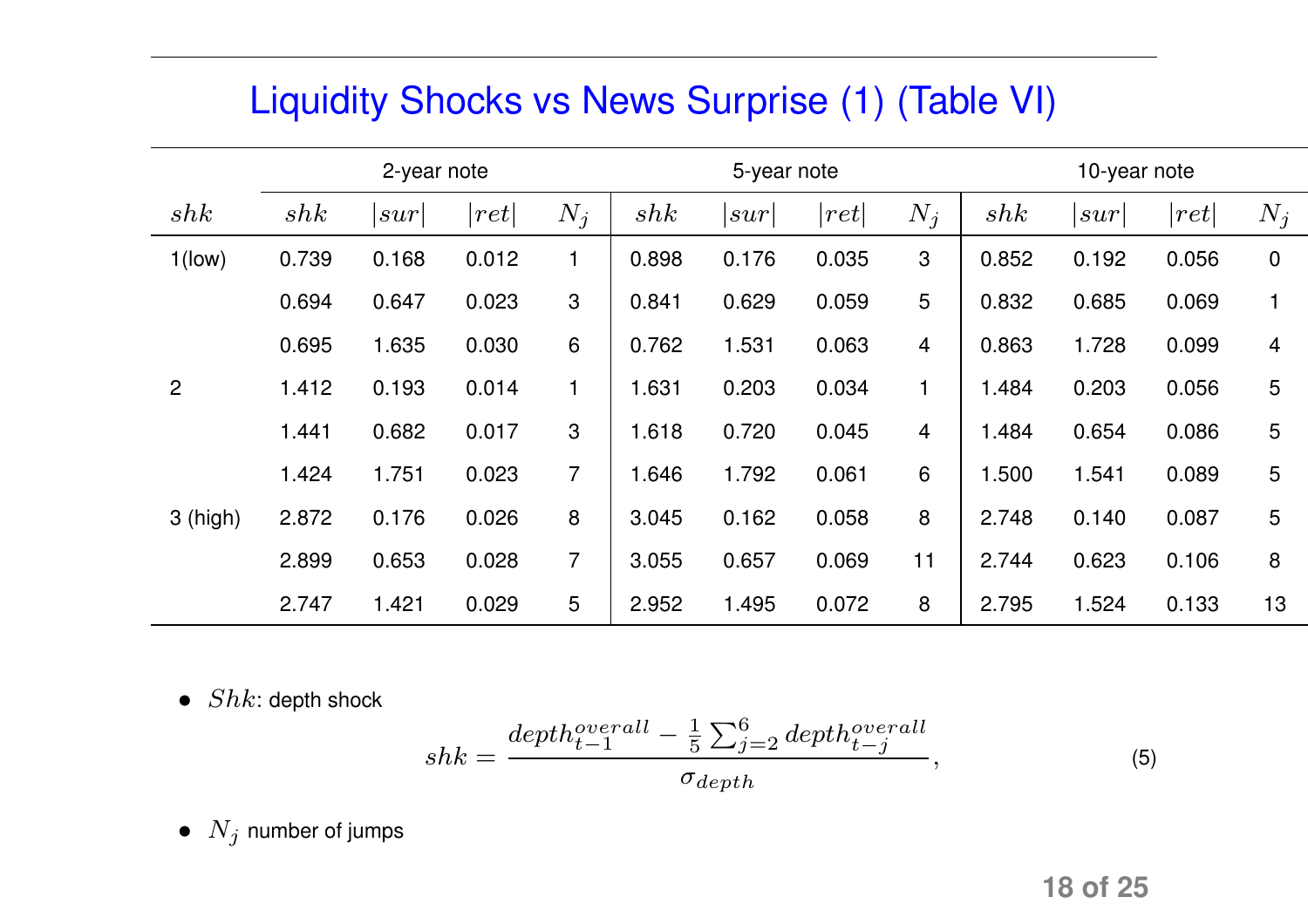### Liquidity Shocks vs News Surprise (2)

• Control for announcements surprise in Probit model for jumps

$$
P(jump_t|annou) = f(\alpha + \beta_{vola}V_{t-1} + \beta_{Sprdshk}Sprdshk_{t-1}
$$

$$
+\beta_{Hidshk}Hidshk_{t-1} + \beta_{Dpthshk}Dpthshk_{t-1}
$$

$$
+\beta_{OF}|OF_{t-1}| + \beta_{OB}|OB_{t-1}| + \sum_{j=1}^{J} \gamma_j|Sur_{j,t}|)
$$
(6)

where

- 
$$
V_{t-1} = \sum_{i=1}^{6} (\ln p_{t-i} - \ln p_{t-(i+1)})^2
$$
  
\n-  $Sprdshk_{t-1} = (spread_{t-1} - \frac{\sum_{j=2}^{6} spread_{t-j}}{5}) / \sigma_{sprd}$   
\n-  $|OB_{t-1}| = |depth_{ask,t-1}^{overall} - depth_{bid,t-1}^{overall} | / \mu_{|OB|}$   
\n-  $|OF_{t-1}| = |buytrades - selltrades | / \mu_{|OF|}$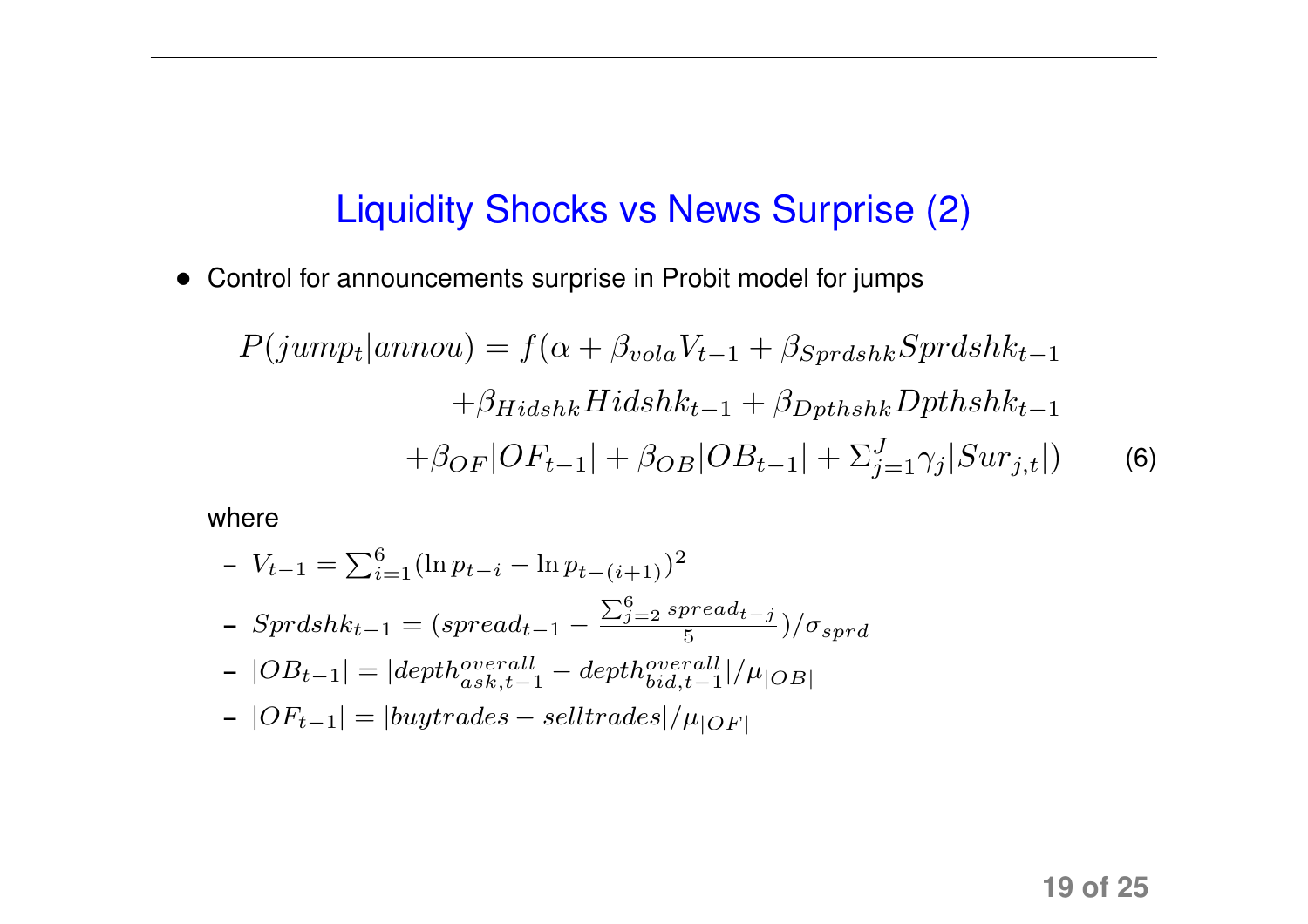#### Information Shocks vs Liquidity Shocks - 2-year note (Table VII)

|                             | Without news surprise |         | With news surprise |         |
|-----------------------------|-----------------------|---------|--------------------|---------|
|                             | Estimate              | P-Value | Estimate           | P-Value |
| $\beta_{volatility}$        | 1.9022                | 0.0277  | 2.3463             | 0.0141  |
| $\beta_{sprdshk}$           | 0.1319                | 0.2767  | 0.2267             | 0.1459  |
| $\beta_{ OF }$              | 0.1647                | 0.1814  | 0.2067             | 0.1255  |
| $\beta_{ OB }$              | $-0.1351$             | 0.2880  | $-0.0071$          | 0.9592  |
| $\beta_{\text{dpt}hshk}$    | $-0.4327$             | 0.0625  | $-0.4999$          | 0.0700  |
| $\beta_{hidshk}$            | 0.1275                | 0.3851  | 0.2651             | 0.1202  |
| <b>Consumer Price Index</b> |                       |         | 0.9283             | 0.0038  |
| <b>Retail Sales</b>         |                       |         | 20.9118            | 0.0075  |
| <b>New Home Sales</b>       |                       |         | 0.7584             | 0.0723  |
| Joint                       | 13.29                 | 0.04    | 17.02              | 0.01    |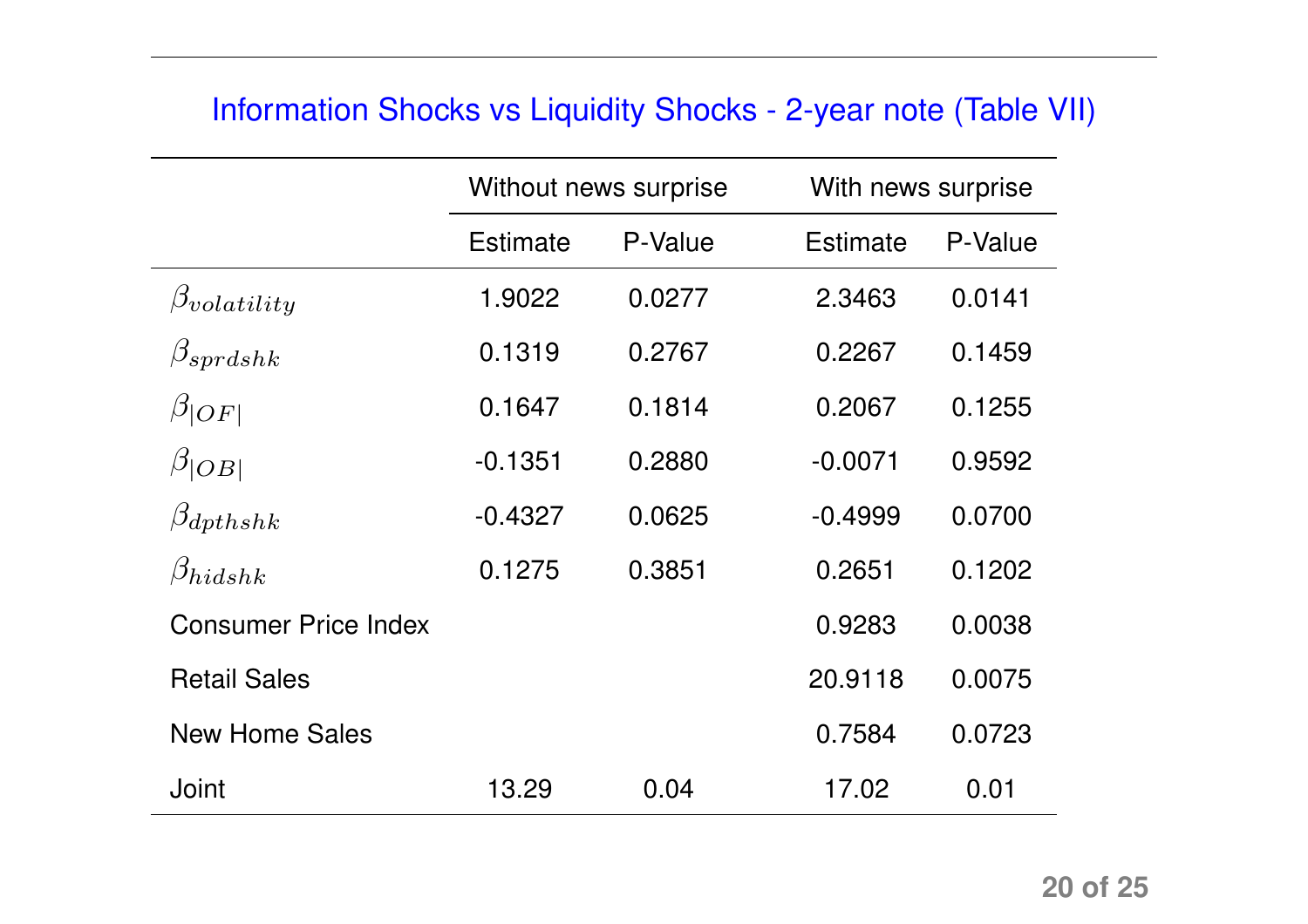#### Information Shocks vs Liquidity Shocks - 5-year note (Table VII)

|                            |                 | Without news surprise | With news surprise |         |
|----------------------------|-----------------|-----------------------|--------------------|---------|
|                            | <b>Estimate</b> | P-Value               | <b>Estimate</b>    | P-Value |
| $\beta_{volatility}$       | 0.8525          | 0.0025                | 1.2545             | 0.0001  |
| $\beta_{sprdshk}$          | 0.2101          | 0.0499                | 0.1395             | 0.3748  |
| $\beta_{ OF }$             | 0.0035          | 0.9771                | $-0.3693$          | 0.0574  |
| $\beta_{ OB }$             | $-0.0411$       | 0.7820                | $-0.0759$          | 0.6560  |
| $\beta_{\text{dpt}hshk}$   | $-0.4160$       | 0.0672                | $-0.9294$          | 0.0012  |
| $\beta_{hidshk}$           | 0.0564          | 0.6559                | 0.1010             | 0.4982  |
| <b>ISM</b> index           |                 |                       | 0.6835             | 0.0563  |
| Change in Nonfarm Payrolls |                 |                       | 1.2072             | 0.0070  |
| <b>Retail Sales</b>        |                 |                       | 14.7421            | 0.0693  |
| Joint                      | 14.76           | 0.03                  | 24.85              | 0.00    |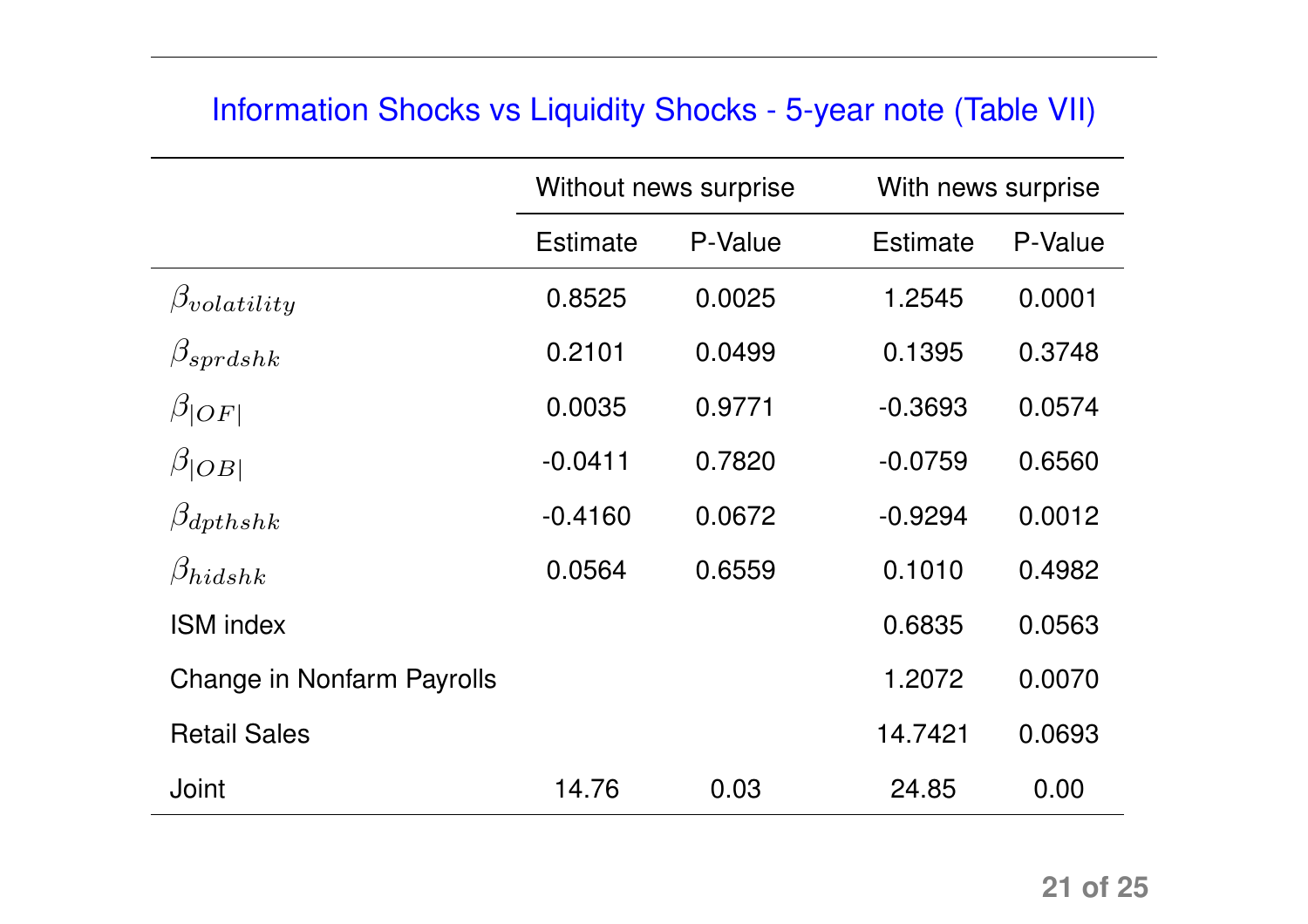#### Information Shocks vs Liquidity Shocks - 10-year note (Table VII)

|                                   |           | Without news surprise | With news surprise |         |
|-----------------------------------|-----------|-----------------------|--------------------|---------|
| $\beta_{volatility}$              | 0.7883    | < .0001               | 0.8383             | < .0001 |
| $\beta_{sprdshk}$                 | 0.2497    | 0.0341                | 0.1600             | 0.3397  |
| $\beta_{ OF }$                    | 0.0065    | 0.9677                | 0.0286             | 0.8806  |
| $\beta_{ OB }$                    | $-0.3822$ | 0.0303                | $-0.4453$          | 0.0437  |
| $\beta_{\text{dpt}hshk}$          | $-0.4570$ | 0.0520                | $-0.8180$          | 0.0064  |
| $\beta_{hidshk}$                  | 0.0310    | 0.7981                | 0.0213             | 0.8798  |
| <b>ISM</b> index                  |           |                       | 0.9075             | 0.0314  |
| <b>Change in Nonfarm Payrolls</b> |           |                       | 1.0169             | 0.0276  |
| <b>Retail Sales</b>               |           |                       | 21.6375            | 0.0064  |
| Joint                             | 37.56     | 0.00                  | 34.01              | 0.00    |

 $\overline{\phantom{0}}$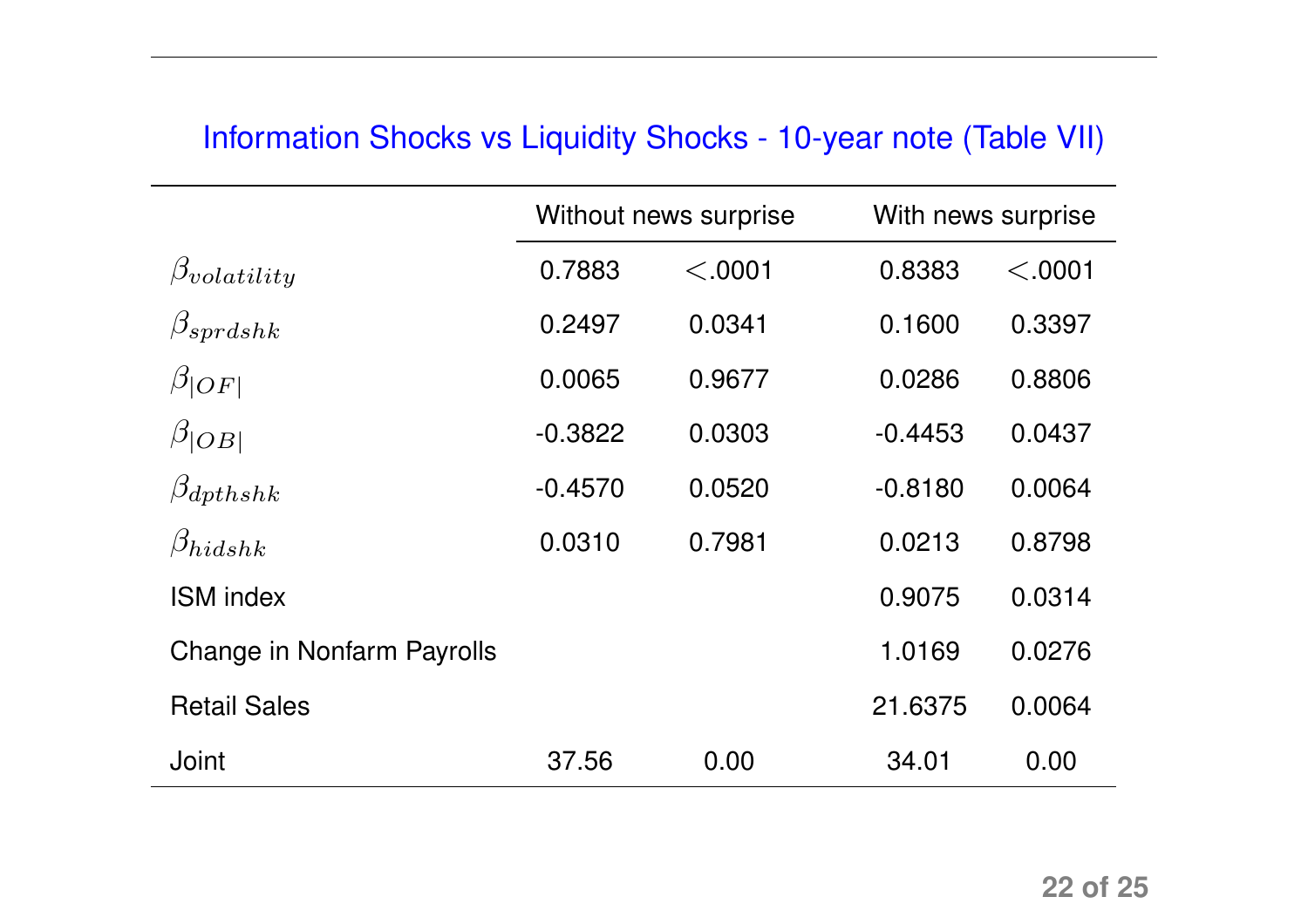#### Price Discovery after Jumps

- Literature compares the the impact of order flow on announcement vs non-announcement days (Balduzzi, Elton and Green (2001), Green (2004), Pasquariello and Vega (2007), Menkveld, Sarkar and van de Wel (2008))
- Extend the literature:
	- ¦ Compare the informational role of order flow after announcement with jumps to that without jumps
	- $\Diamond$  Relatively silent on how informative order flow is after a significant price change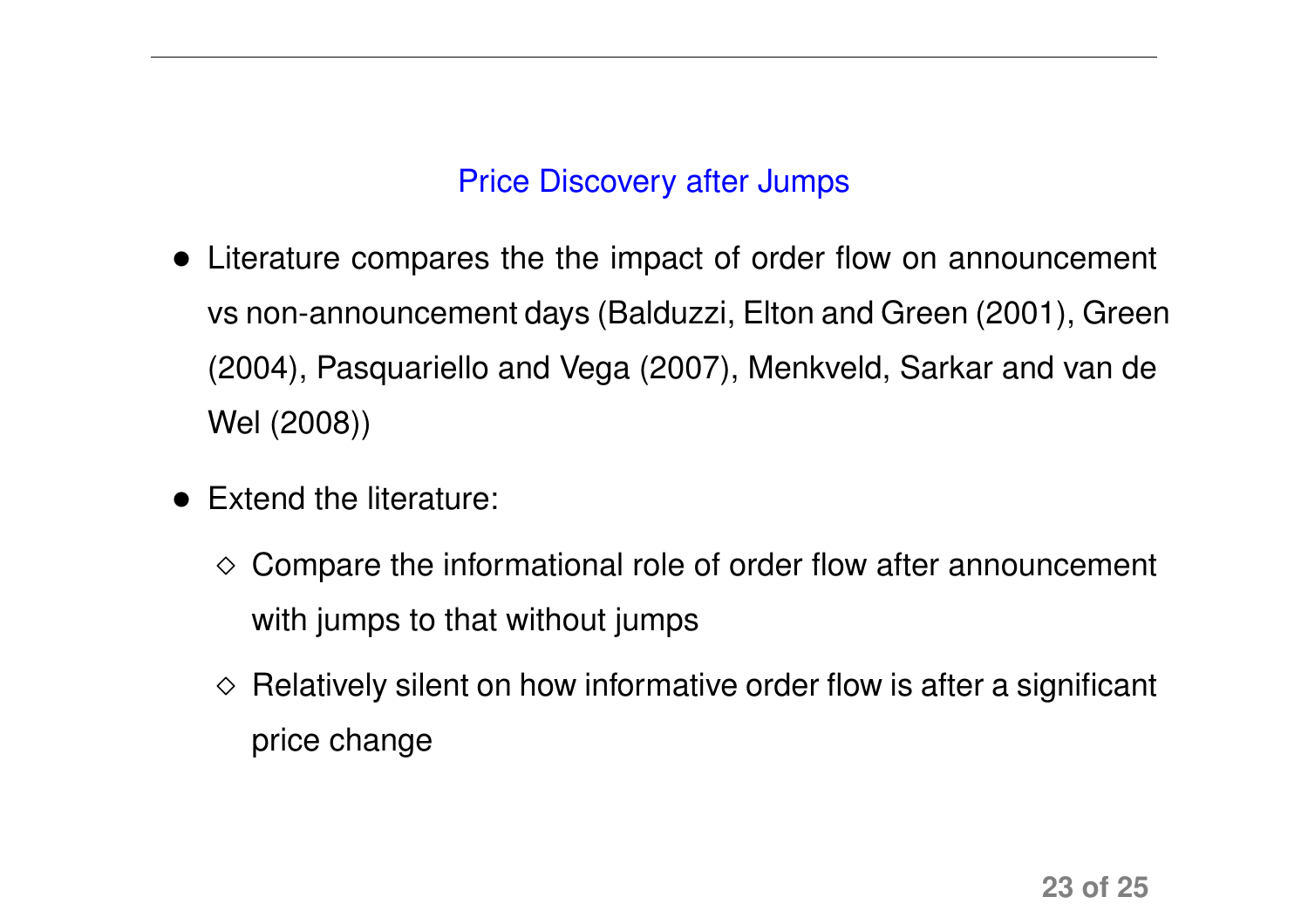#### Price Discovery:

#### Announcement with Jumps vs Announcement No Jumps (Table VIII)

|                     | $15$ -min |         |  | $30 - min$      |         | 1-hour          |         |  |
|---------------------|-----------|---------|--|-----------------|---------|-----------------|---------|--|
|                     | Estimate  | P-value |  | <b>Estimate</b> | P-value | <b>Estimate</b> | P-value |  |
| 2-year note         |           |         |  |                 |         |                 |         |  |
| $\alpha$            | 0.223     | 0.680   |  | 0.032           | 0.920   | 0.214           | 0.242   |  |
| $\alpha_{jump}$     | $-0.002$  | 0.999   |  | $-0.497$        | 0.497   | $-0.250$        | 0.549   |  |
| $\beta^{OF}$        | 0.019     | < .0001 |  | 0.018           | < .0001 | 0.016           | < .0001 |  |
| $\beta_{jump}^{OF}$ | $-0.007$  | 0.016   |  | $-0.005$        | 0.013   | $-0.004$        | 0.002   |  |
| $adj - R^2$         | 0.124     |         |  | 0.145           |         | 0.151           |         |  |